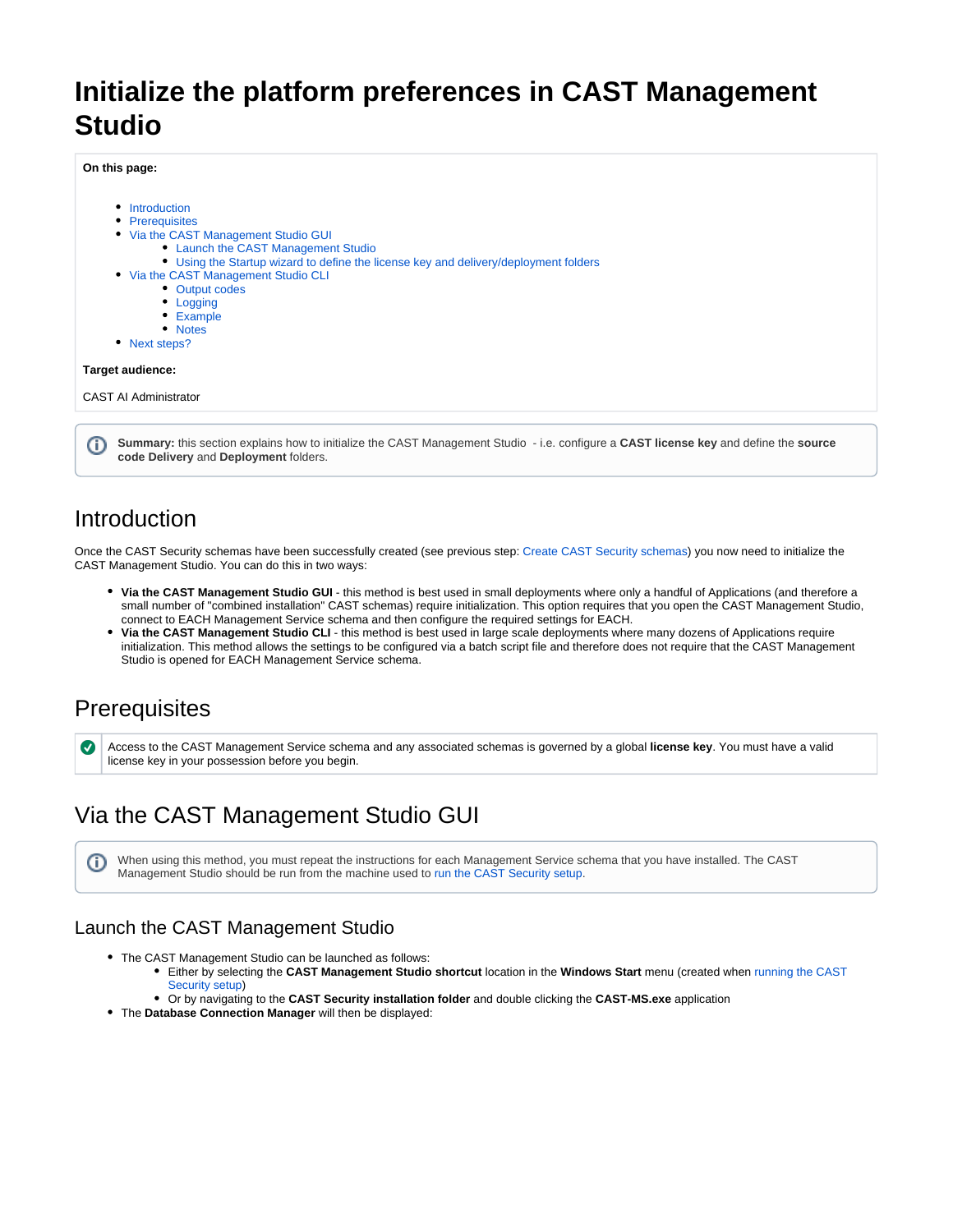|   | $0$ / $\times$ $\mathbb{R}$ $\wedge$<br>Name | Server details | Container              |  |
|---|----------------------------------------------|----------------|------------------------|--|
| 訓 | v830_mngt on CastStorageService _ A          | //AMLWCH:2280  | $v830$ <sub>mnqt</sub> |  |
|   |                                              |                |                        |  |
|   | Export<br>Import                             |                |                        |  |
|   |                                              |                |                        |  |

- During a **combined installation** process (simultaneous installation of all CAST Security schemas see [Create CAST Security schemas](https://doc.castsoftware.com/display/SECURITY/Create+CAST+Security+schemas)), CAST Server Manager will **automatically** create a connection profile to the Management Service schema (**<prefix>\_MNGT**) you have created.
- Select the connection profile in the list, and then click **Connect**.
- The **Startup Wizard** will then be displayed.
- Please note that only one single instance of the CAST Management Studio should be used with one single Management Service schema. CAST does not recommend using multiple instances of the CAST Management Studio (on different workstations for example) to interact with the same Management Service schema: data corruption is highly likely and cannot be repaired.

#### <span id="page-1-0"></span>Using the Startup wizard to define the license key and delivery/deployment folders

The Startup wizard is only launched the very first time you launch the CAST Management Studio. In subsequent launches, the wizard will not be ⊕ displayed.

The Startup wizard guides you through the configuration of various mandatory settings. These settings are vital to the CAST Management Studio and without them you cannot use CAST Security:

| <b>Startup Wizard</b>                                                                                                                                                                              |                              | 同      | $\overline{\mathbf{X}}$ |
|----------------------------------------------------------------------------------------------------------------------------------------------------------------------------------------------------|------------------------------|--------|-------------------------|
| <b>Welcome to CAST Management Studio</b><br>Startup wizard                                                                                                                                         |                              |        |                         |
|                                                                                                                                                                                                    |                              |        |                         |
| The startup wizard will guide you through the initial CAST Management Studio configuration settings.<br>These settings will ensure that the CAST Application Intelligence Platform runs correctly. |                              |        |                         |
|                                                                                                                                                                                                    |                              |        |                         |
| Click Next button to continue.                                                                                                                                                                     |                              |        |                         |
|                                                                                                                                                                                                    | Finish<br>Next ><br>$<$ Back | Cancel |                         |

- Click the **Next** button to start the wizard.
- This page prompts you to enter your **CAST license key**: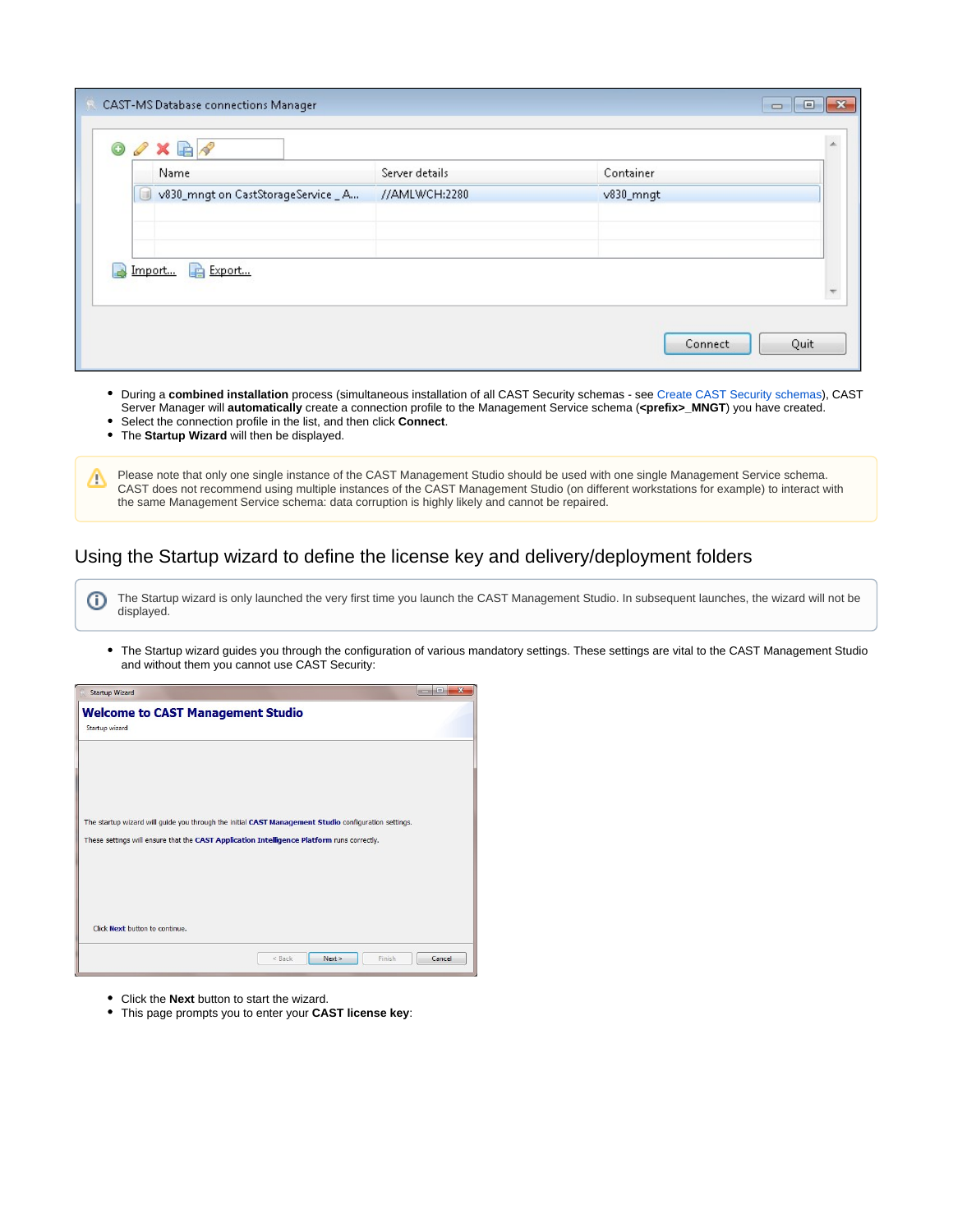| <b>Startup Wizard</b>                                                                                                                                                                                          |          |      |        | $\overline{\mathbf{z}}$<br>$\Box$ |
|----------------------------------------------------------------------------------------------------------------------------------------------------------------------------------------------------------------|----------|------|--------|-----------------------------------|
| <b>License Key</b><br>Activate the CAST Application Intelligence Platform                                                                                                                                      |          |      |        |                                   |
| A License Key must be entered before you can use the CAST Management Studio and any other applications<br>that are part of the CAST Application Intelligence Platform.<br>Please enter your License Key below: |          |      |        |                                   |
| Π                                                                                                                                                                                                              |          |      |        |                                   |
| Missing License key<br>×                                                                                                                                                                                       |          |      |        |                                   |
|                                                                                                                                                                                                                | $<$ Back | Next | Finish | Cancel                            |

- Enter the **license key** provided to you by CAST, the license key is now registered and valid for ALL end-user applications. Note that future Licence Key registration and activation can either be handled using the **Help > License Key** menu in the CAST Management Studio or by running the **ConfigurePlatformPreferences CLI option** as discussed below.
- Click **Next** to move to the next page in the wizard:

#### Click to enlarge

| Startup Wizard                                                                                                                                                                                                                                                                                                                                                                                                                                                      |                                                                                                                               |        |        |               | $-$<br>$\blacksquare$ |
|---------------------------------------------------------------------------------------------------------------------------------------------------------------------------------------------------------------------------------------------------------------------------------------------------------------------------------------------------------------------------------------------------------------------------------------------------------------------|-------------------------------------------------------------------------------------------------------------------------------|--------|--------|---------------|-----------------------|
| <b>Folders</b><br>Select your Source Code Management folders                                                                                                                                                                                                                                                                                                                                                                                                        |                                                                                                                               |        |        |               |                       |
| Five folders are required:                                                                                                                                                                                                                                                                                                                                                                                                                                          |                                                                                                                               |        |        |               |                       |
| The Source Delivery - a central location for storing successive and compressed versions of applications' source code<br>as packaged by the Delivery Manager(s).                                                                                                                                                                                                                                                                                                     |                                                                                                                               |        |        |               |                       |
| The Source Deployment - a location used exclusively by the CAST Management Studio to store the most recent version<br>of applications' source code for analysis in uncompressed format.                                                                                                                                                                                                                                                                             |                                                                                                                               |        |        |               |                       |
| user.                                                                                                                                                                                                                                                                                                                                                                                                                                                               | The Logs - a location used by the CAST Management Studio to store the logs of each action (analysis or other) launched by the |        |        |               |                       |
| The LISA/LTSA - locations used by the CAST Management Studio to store intermediate files generated during the analysis<br>procedure.<br>Files will be stored in a subfolder of the specified folder.<br>LISA files are kept on the disk at the end of the procedure, either for caching or for investigation purposes.<br>LTSA files are deleted at the end of the procedure.<br>Please see the CAST Management Studio help for more information about this screen. |                                                                                                                               |        |        |               |                       |
| Source Delivery                                                                                                                                                                                                                                                                                                                                                                                                                                                     | C:\CASTMS\Delivery                                                                                                            |        |        |               | $\cdots$              |
|                                                                                                                                                                                                                                                                                                                                                                                                                                                                     | Source Deployment C:\CASTMS\Deploy                                                                                            |        |        |               | $\cdots$              |
| Logs                                                                                                                                                                                                                                                                                                                                                                                                                                                                | C:\ProgramData\CAST\CAST\Logs                                                                                                 |        |        |               | $\cdots$              |
| <b>AZLI</b>                                                                                                                                                                                                                                                                                                                                                                                                                                                         | C:\ProgramData\CAST\CAST\CASTMS                                                                                               |        |        |               | $\cdots$              |
| <b>A2TI</b>                                                                                                                                                                                                                                                                                                                                                                                                                                                         | C:\ProgramData\CAST\CAST\CASTMS                                                                                               |        |        |               | $\cdots$              |
|                                                                                                                                                                                                                                                                                                                                                                                                                                                                     |                                                                                                                               | < Back | Next > | <b>Finish</b> | Cancel                |

- In order to function correctly, CAST Security requires **various folders** that are used to store source code, logs and temporary files. The location of each folder is particularly important, in particular, the **CAST AIC Portal** must also be able to access the **Source Code Delivery Folder.**
	- **Source Code Delivery Folder** a central location for storing successive and compressed versions of an application's source code as packaged by the Delivery Manager(s)
	- **Source Code Deployment Folder** a location used exclusively by the CAST Management Studio to store the most recent version of the application's source code for analysis in uncompressed format
	- **Logs folder** a location used to store logs of all interaction with the **Analysis or Dashboard Services**.
	- **LISA (Large intermediate storage area) / LTSA (Large temporary storage area)**  location to store temporary files generated during the analysis process
- By default, the paths listed in the table below will be **preloaded** into each field you are free to leave the paths at their defaults or customize them as required.
- Make your choice and then click **Finish** to complete the Startup Wizard.
- The CAST Management Studio will then be displayed.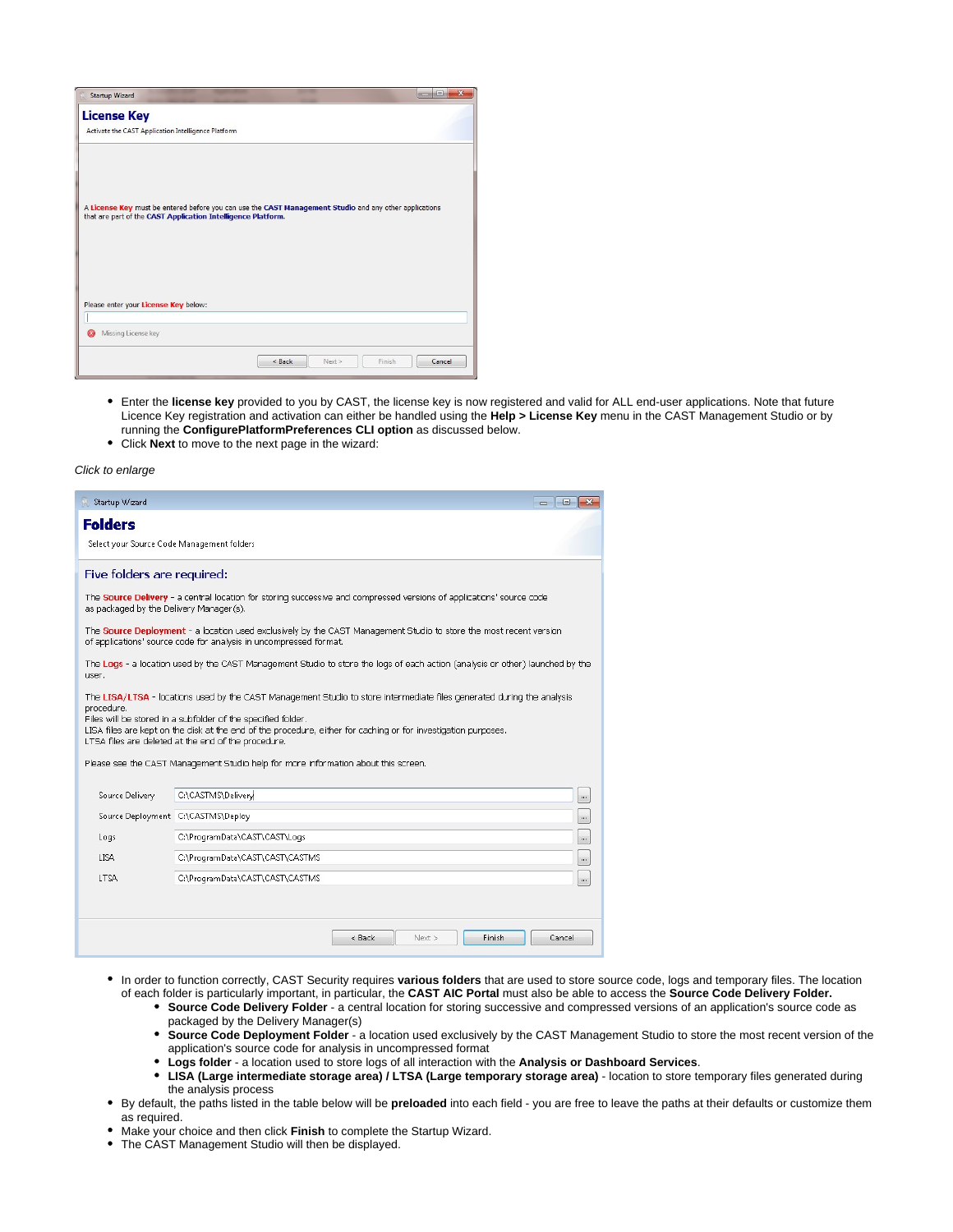| Option                           | <b>Default</b><br>Paths                                   | <b>Notes</b>                                                                                                                                                                                                                                                                                                                                                                                                                                                                                                                                                                                                                                                                                                                                                                                                                                                                                                                                                                                                                                                                                                                                                                                                                                                                                                                                                                                                                                                                                                                                                                                                                                                                                                                                                                                                                                                                                                                                                                                                                                                                                                                                                                                                                                                                                                                      |
|----------------------------------|-----------------------------------------------------------|-----------------------------------------------------------------------------------------------------------------------------------------------------------------------------------------------------------------------------------------------------------------------------------------------------------------------------------------------------------------------------------------------------------------------------------------------------------------------------------------------------------------------------------------------------------------------------------------------------------------------------------------------------------------------------------------------------------------------------------------------------------------------------------------------------------------------------------------------------------------------------------------------------------------------------------------------------------------------------------------------------------------------------------------------------------------------------------------------------------------------------------------------------------------------------------------------------------------------------------------------------------------------------------------------------------------------------------------------------------------------------------------------------------------------------------------------------------------------------------------------------------------------------------------------------------------------------------------------------------------------------------------------------------------------------------------------------------------------------------------------------------------------------------------------------------------------------------------------------------------------------------------------------------------------------------------------------------------------------------------------------------------------------------------------------------------------------------------------------------------------------------------------------------------------------------------------------------------------------------------------------------------------------------------------------------------------------------|
| <b>Source</b><br><b>Delivery</b> | ℅<br>SystemDriv<br>e%<br><b>\CASTMS\</b><br>Delivery      | You must define the EXACT SAME Delivery Folder location as defined when you installed the CAST AIC<br>Λ<br>Portal (see Installing and configuring the CAST AIC Portal from the CAST AIP documentation). You can find out<br>more information about the configuration of the Delivery folders in Where should the Delivery folder be located<br>(from the CAST AIP documentation).<br>• If the CAST AIC Portal and the CAST Management Studio are deployed on the same workstation, then the folder can<br>also be defined on the same machine (a "local" folder).<br>• You can use the following syntax D: CASTIDELIVERY (folder local to the host machine) - please use this syntax<br>when the CAST AIC Portal and the CAST Management Studio are located on the SAME machine. In this situation,<br>always enter an absolute path to the local drive containing the Delivery folder (for example D:\ CAST\DELIVERY).<br>• Please DO NOT use a mapped drive path (created using the Windows GUI or the subst Windows command) that<br>points to a folder on the local machine or to a remote network share - doing so can cause an error that will prevent<br>the CAST AIC Portal/CAST Management Studio from functioning.<br>• If the CAST AIC Portal and the CAST Management Studio are deployed on different workstations, then the folder must<br>be available to both. You can use the following syntax: <i>IIHOSTICASTIDELIVERY</i> (folder on a remote network share) -<br>note that forward slashes will also function. Please use this syntax only when the CAST AIC Portal and the CAST<br>Management Studio are located on different machines. For example:<br>• a network drive<br>• a folder "local" to the CAST Management Studio that can be shared and accessed by the CAST AIC Portal<br>• a folder "local" to the CAST AIC Portal that can be shared and accessed by the CAST Management Studio<br>The CAST AIC Portal must be able to access the Delivery folder path<br>Any user that wishes to interact with the Delivery folder from the CAST Management Studio (for example, when Accep<br>ting a delivery, using the Set as current version option or when running the CAST Delivery Manager Tool from the<br>CAST Management Studio) will require read/write access permissions on the Delivery folder |
| <b>Source</b><br>Deploy<br>ment  | ℅<br>SystemDriv<br>e%<br><b>\CASTMS\</b><br>Deploy        | A storage location that is only accessed by the CAST Management Studio, as such CAST recommends the use of a "local"<br>folder on the CAST Administration workstation (i.e. the machine on which the CAST Management is installed).                                                                                                                                                                                                                                                                                                                                                                                                                                                                                                                                                                                                                                                                                                                                                                                                                                                                                                                                                                                                                                                                                                                                                                                                                                                                                                                                                                                                                                                                                                                                                                                                                                                                                                                                                                                                                                                                                                                                                                                                                                                                                               |
| Logs                             | ℅<br><b>PROGRA</b><br>MDATA%\<br><b>CAST\CAS</b><br>T\Log | Use this option to define a log directory in which to store logs of all interaction with the Analysis or Dashboard Services.<br>Once defined, the following log files are generated:<br>• one folder (named with a <b>unique ID</b> ) per Application will be generated when you use the CAST Delivery Manager Tool,<br>run an analysis or generate a snapshot. Its contents include the analysis logs and Delivery Manager Tool specific logs<br>(such as Validation/Selection/Discovery):<br>• a log file called "CAST_MainTask_SummaryLog_ <date>.txt" will be generated when you interact with the Analysis<br/>/Dashboard Service (i.e. run an analysis or generate a snapshot)<br/>• a log file called "DssEngine.<date>.log.txt" will be generated when you generate a snapshot - this logs the snapshot<br/>generation process<br/>• a log file called "RunCSV-<date>.castlog" will be generated when you generate a snapshot - this logs the update of the<br/><b>CAST System Views</b><br/><b>Notes</b><br/>• If this field is changed to blank, the Log Root Directory will default to:<br/>• %TEMP%\CAST\CAST\<version_number><br/>• Changes made here will not affect the location of the specific CAST Management Studio log (CAST-MSXX.log.txt),<br/>which is displayed in the Log view window.</version_number></date></date></date>                                                                                                                                                                                                                                                                                                                                                                                                                                                                                                                                                                                                                                                                                                                                                                                                                                                                                                                                                                              |
| <b>LISA</b>                      | ℅<br><b>PROGRA</b><br>MDATA%<br><b>\CAST\CA</b>           | This option enables you to define a location (i.e. a folder) on your local hard drive that can be designated for use by the CAST<br>Management Studio to store miscellaneous files generated during the analysis process. These files will still exist once the<br>analysis is complete.<br>ST\CASTMS Once a location is selected using the browse option, a sub-folder called LISA will automatically be created. Generated files<br>will then be stored in the LISA folder.<br><b>Notes</b><br>• If this field is left blank, the CAST temporary folder will be used, i.e.:<br>● %TEMP%\CAST\CAST\ <version_number>\LISA<br/>• This location is used more particularly in the J2EE and .NET technologies to store data generated when the User Input<br/>Data Flow Security Analysis feature is activated.<br/>Note that the location must be capable of receiving a large amount of data (several hundred MB).<br/>٠<br/>• This folder stores miscellaneous files - it is similar in nature to a browser cache.</version_number>                                                                                                                                                                                                                                                                                                                                                                                                                                                                                                                                                                                                                                                                                                                                                                                                                                                                                                                                                                                                                                                                                                                                                                                                                                                                                               |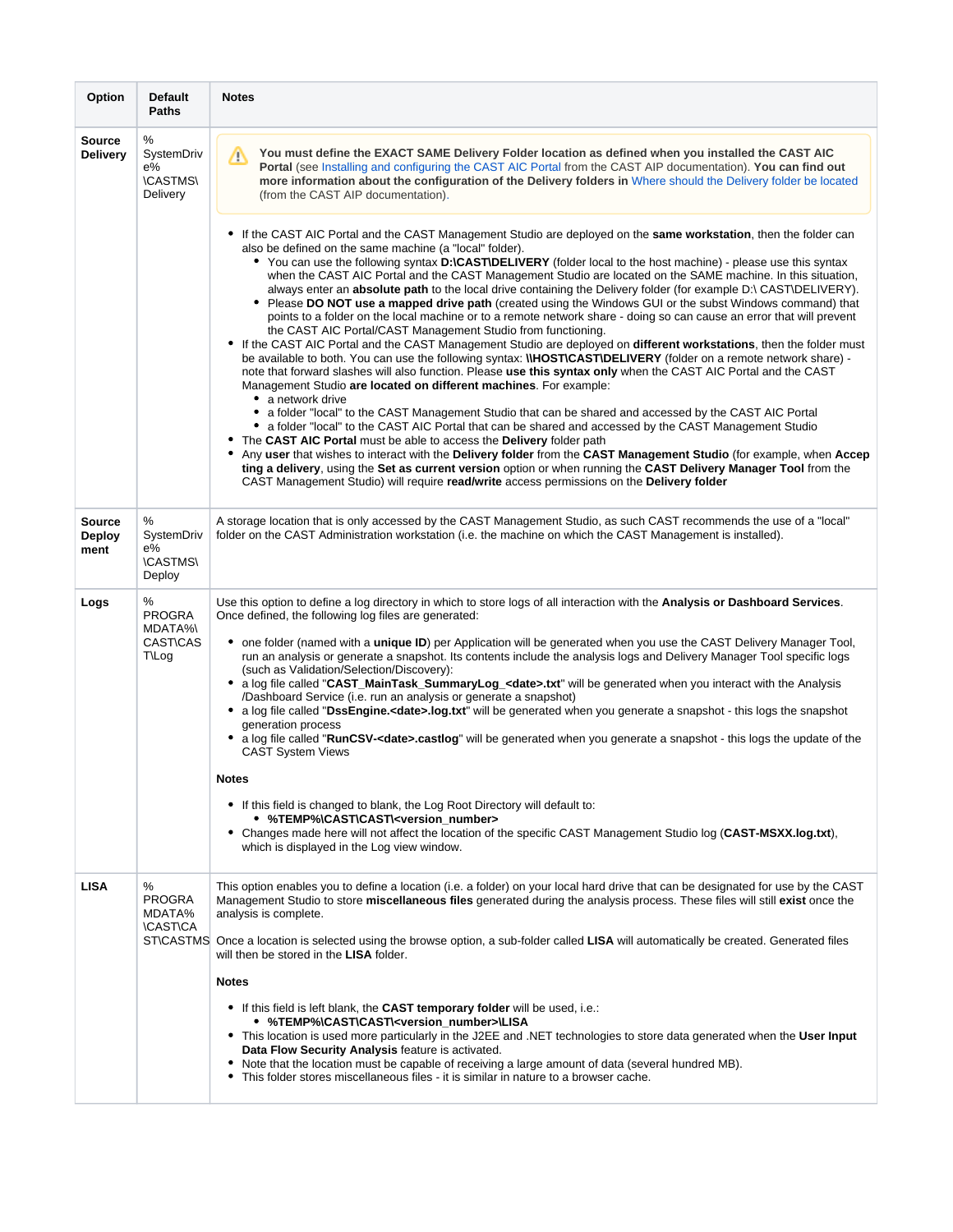| %<br><b>PROGRA</b><br>MDATA%\<br><b>CAST\CAS</b><br><b>T\CASTMS</b> | This option enables you to define a location (i.e. a folder) on your local hard drive that can be designated for use by the CAST<br>Management Studio to store temporary files generated during the analysis process. These files will be removed once the<br>analysis is complete.<br>Once a location is selected using the browse option, a sub-folder called LTSA will automatically be created. Generated files<br>will then be stored in the LTSA folder.                                                          |
|---------------------------------------------------------------------|-------------------------------------------------------------------------------------------------------------------------------------------------------------------------------------------------------------------------------------------------------------------------------------------------------------------------------------------------------------------------------------------------------------------------------------------------------------------------------------------------------------------------|
|                                                                     | <b>Notes</b>                                                                                                                                                                                                                                                                                                                                                                                                                                                                                                            |
|                                                                     | • If this field is left blank, the CAST temporary folder will be used, i.e.:<br>• %TEMP%\CAST\CAST\ <version_number>\LTSA<br/>• This folder stores temporary files - it is similar in nature to the Windows %TEMP% folder.</version_number>                                                                                                                                                                                                                                                                             |
|                                                                     | • The folders defined in the startup wizard are set on a "per Management Service schema basis". This means that the folders should<br>be used only for the Management Service schema that you connect to. If you connect to a different Management Service schema, you                                                                                                                                                                                                                                                  |
|                                                                     | will be required to set new folder locations - and these should NOT be set to the same location.<br>• You must ensure that:<br>• a different location is used for each folder (i.e. the Delivery folder should not be a sub-folder of the Deployment folder or vice-<br>versa)<br>• each folder is completely separate from the location used to store your source code - i.e. errors will arise if you configure the<br>Delivery and Deployment folders to be located in sub-folders of a source code storage location |

# <span id="page-4-0"></span>Via the CAST Management Studio CLI

When using this method, you must repeat the instructions for each Management Service schema that you have installed - however, you can combine the instructions for each Management Service schema in one batch file and then run that batch file to configure all settings on one go.

To use this method, CAST recommends creating an empty **batch file** and placing the required commands in the batch file - the batch file can then be executed simply by double clicking it. To execute the action via the command line, you must specify the **CAST-MS-CLI.exe** executable (rather than the CAST-MS.exe executable). The syntax required is as follows:

| CAST-MS-CLI.exe ConfigurePlatformPreferences -connectionProfile " <profile name="">" -licenseKey "<license key="">" -</license></profile>                                           |
|-------------------------------------------------------------------------------------------------------------------------------------------------------------------------------------|
| sourceDeliveryFolder " <path_to_delivery_folder>" -sourceDeploymentFolder "<path_to_deployment_folder" -<="" td=""></path_to_deployment_folder"></path_to_delivery_folder>          |
| temporaryWorkingPath " <path_to_parent_folder_for_lisa>" -storageWorkingPath "<path_to_parent_folder_for_ltsa>" -</path_to_parent_folder_for_ltsa></path_to_parent_folder_for_lisa> |
| logRootPath " <path_to_logs_folder>"</path_to_logs_folder>                                                                                                                          |

| <b>Option</b> | <b>Description</b> |
|---------------|--------------------|
|               |                    |

⊙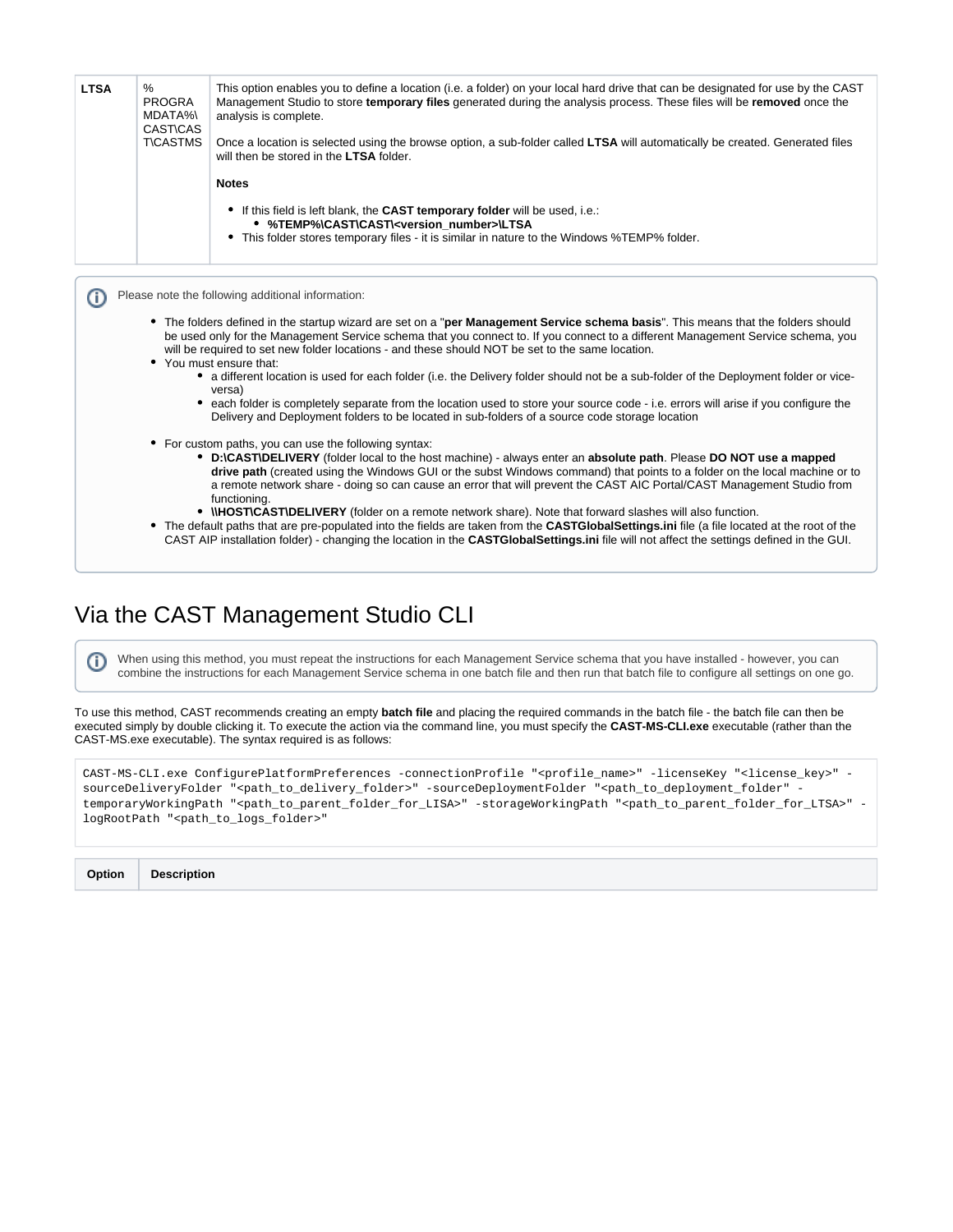| connecti<br>onProfile                                          | Specifies the name of connection profile to use to connect to the chosen CAST Management Service schema. You can obtain this<br>information from the Connection Profile dialog box in the CAST Management Studio - note that Connection Profiles can include white<br>space, in which case, please ensure that you surround the name with quote marks:<br>$\Box$<br>$\mathbf{x}$<br><b>Edit Connection profiles</b><br>$\mathscr{S} \times \mathbb{R}$<br>◎<br>Name<br>Server details<br>Container<br>v800_mngt on CastStorageService _ NEFYN:2280<br>//NEFYN:2280<br>v800 8348 mngt<br>Ŀз<br>$\leftarrow$<br>$\mathbf{m}$<br>٠<br>Import<br>Export<br>۳<br>OK<br>Cancel<br>⋒<br>During a combined installation process (simultaneous installation of all CAST Security schemas - see Create CAST Security<br>schemas) CAST Server Manager will automatically create a connection profile or profiles to the Management Service(s) ( <prefix<br>&gt;_MNGT) you have installed.</prefix<br> |
|----------------------------------------------------------------|--------------------------------------------------------------------------------------------------------------------------------------------------------------------------------------------------------------------------------------------------------------------------------------------------------------------------------------------------------------------------------------------------------------------------------------------------------------------------------------------------------------------------------------------------------------------------------------------------------------------------------------------------------------------------------------------------------------------------------------------------------------------------------------------------------------------------------------------------------------------------------------------------------------------------------------------------------------------------------------------|
| licenseK<br>ey                                                 | Enter the license key provided to you by CAST.                                                                                                                                                                                                                                                                                                                                                                                                                                                                                                                                                                                                                                                                                                                                                                                                                                                                                                                                             |
| sourceD<br>eliveryF<br>older<br>sourceD<br>eployme<br>ntFolder | Enter the location for the Source Code Delivery Folder and Source Code Deployment Folder. Please see the section above for more<br>information about the path syntax that can be used.                                                                                                                                                                                                                                                                                                                                                                                                                                                                                                                                                                                                                                                                                                                                                                                                     |
| temporar<br>yWorkin<br>gPath                                   | Enter the location for the LISA (Large Intermediate Storage Area). A LISA sub folder will be created in the chosen location.                                                                                                                                                                                                                                                                                                                                                                                                                                                                                                                                                                                                                                                                                                                                                                                                                                                               |
| storage<br>Working<br>Path                                     | Enter the location for the LTSA (Large Temporary Storage Area). A LTSA sub folder will be created in the chosen location.                                                                                                                                                                                                                                                                                                                                                                                                                                                                                                                                                                                                                                                                                                                                                                                                                                                                  |
| logRoot<br>Path                                                | Enter the location for the Logs folder. An absolute path is required. You can use either back or forward slashes. By default all log<br>files generated by the CAST Management Studio will be date stamped.                                                                                                                                                                                                                                                                                                                                                                                                                                                                                                                                                                                                                                                                                                                                                                                |

### <span id="page-5-0"></span>Output codes

The CLI will return two output codes:

- 0 = No error (successful execution)
- 2 = Error exists (for example the license key may be in the wrong format)

### <span id="page-5-1"></span>Logging

By default (if no logging option is used in the CLI), the CLI will use the following location to store the log file relating to this process:

```
%TEMP%\CAST\CAST\<version_number>\CAST-MS<number>.log.txt
```
You can override the default log location using the following syntax enclosing the string in double quotes if it contains white space. The specified folder does not need to exist already:

<span id="page-5-2"></span>-logRootPath <string>